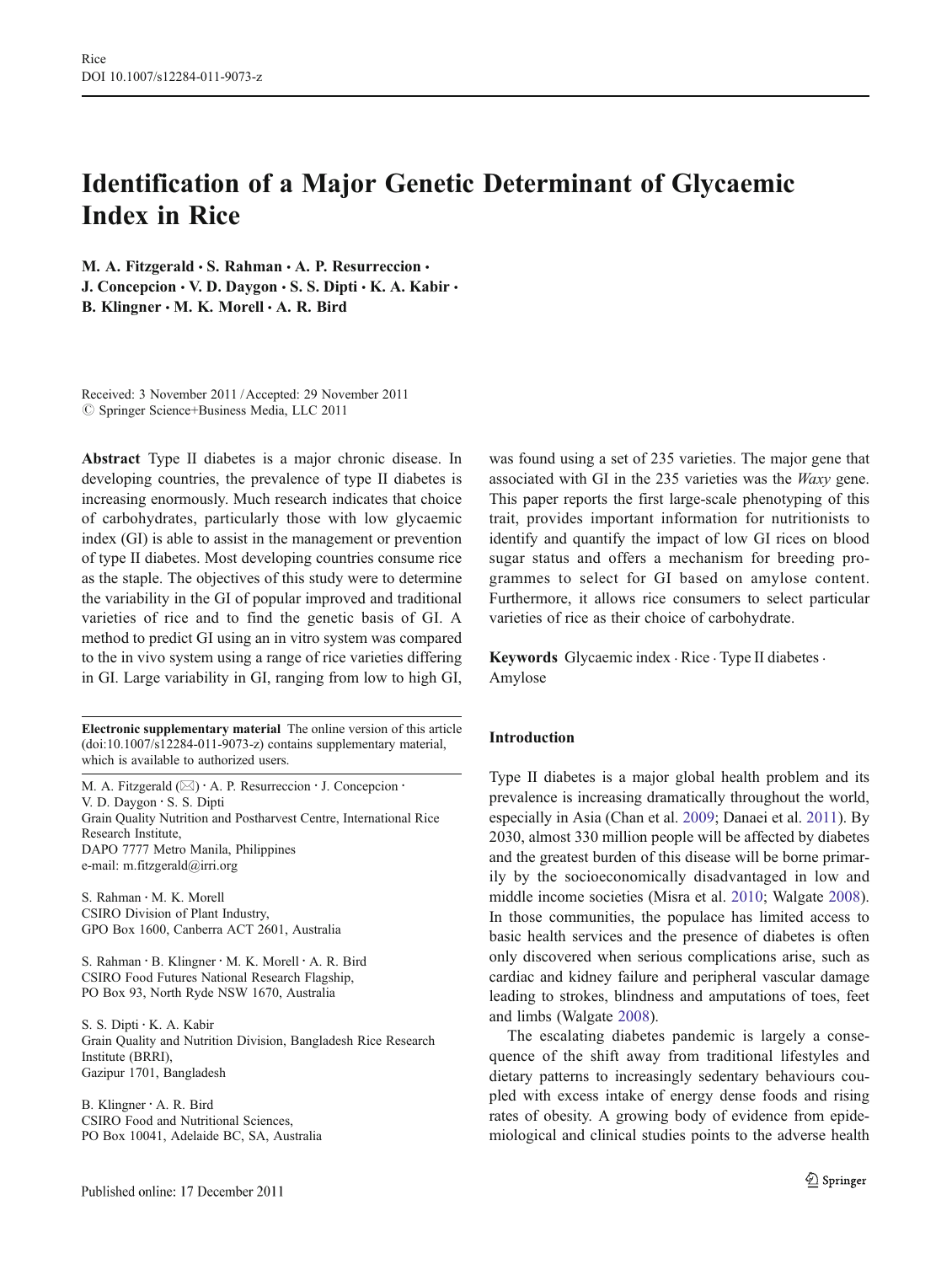consequences of foods and diets rich in carbohydrates which are readily and extensively digested (Brand-Miller et al. [2009;](#page-7-0) Hu et al. [2001;](#page-8-0) Sluijs et al. [2010](#page-8-0)). Mechanistic studies demonstrate that chronically elevated blood glucose levels induce deleterious structural changes in many tissues of the body, in particular the macro- and microvasculature (Kaushik et al. [2009\)](#page-8-0). Postprandial glycaemia is emerging as a clinically useful independent risk factor for cardiovascular disease in non-diabetics and those with established diabetes (Sheu et al. [2011\)](#page-8-0). Carbohydrate-based foods which elicit a modest metabolic response, namely slowed or delayed postprandial intestinal glucose absorption and consequent insulin secretion are likely to be of benefit for reducing risk of chronic diseases, such as type II diabetes. There is also a growing body of data suggesting that certain populations are inherently more susceptible to developing type II diabetes (Kooner et al. [2011\)](#page-8-0); for such people, dietary options for managing blood glucose levels are important.

The glycaemic index (GI) ranks foods (and diets) on the basis of their propensity to raise blood glucose, thereby providing a relative measure of dietary carbohydrate quality. A prospective cohort study showed that dietary GI and glycaemic load (GL=0.01GI  $\times$  grams of carbohydrate consumed) were positively associated with diabetes risk (Barclay et al. [2008;](#page-7-0) Halton et al. [2008](#page-7-0)). Subsequent research has confirmed those findings and generated strong evidence from meta-analysis and meta-regression studies demonstrating that low GI diets are linked to improved risk markers for prevention of type II diabetes and its comorbidities (Barclay et al. [2008;](#page-7-0) Brand-Miller et al. [2003](#page-7-0); Halton et al. [2008;](#page-7-0) Livesey et al. [2008](#page-8-0); Marsh and Brand-Miller [2008](#page-8-0); Opperman et al. [2004;](#page-8-0) Wolever and Mehling [2002\)](#page-8-0). Lower GI foods and diets provoke only transient, moderate postprandial glycaemia and improve insulin sensitivity along with other endpoints of cardio-metabolic health in obese and overweight subjects as well as those with type II diabetes (Brand-Miller et al. [2003;](#page-7-0) Dickinson and Brand-Miller [2005;](#page-7-0) Livesey et al. [2008](#page-8-0); Marsh and Brand-Miller [2008;](#page-8-0) Opperman et al. [2004](#page-8-0); Wolever and Mehling [2002\)](#page-8-0). Furthermore, low GI diets improve metabolic health indices independent of the amount of carbohydrate consumed (Psaltopoulou et al. [2010\)](#page-8-0). Accordingly, lowering the GI of the diet could help in preventing the development and slowing the progression of type II diabetes and thereby lead to an improvement in public health. It also may offer a practical means for diabetes sufferers in low income countries to better manage their condition without expensive medication.

For the majority of the world's population, polished rice is a dietary staple and has been since its domestication many thousands of years ago (Sweeney and McCouch [2007\)](#page-8-0). It serves as the primary source of dietary energy and carbohydrates for most Asians, and increasingly for Africans, especially those in poorer urban and rural communities [\(www.irri.org](http://www.irri.org)). However, prospective cohort studies in genetically divergent populations show that white rice consumption is associated with increased risk of developing type II diabetes independent of ethnicity (Murakami et al. [2006;](#page-8-0) Sun et al. [2010\)](#page-8-0). In a study of middle-aged Chinese women, type II diabetes risk was 78% greater in those consuming more than 300 g rice/day relative to those eating <200 g/day (Villegas et al. [2007](#page-8-0)). Whereas white rice has been shown to adversely affect metabolic health, brown rice may be protective. In a study of US men and women, a moderate inverse association between diabetes risk and brown rice consumption was observed (Sun et al. [2010\)](#page-8-0); however, varietal differences were not taken into account. Furthermore, brown rice intakes were overall very low and the results may have been confounded, in that certain populations of rice eaters often have healthier diets and lifestyles (Batres-Marquez and Jesen [2009](#page-7-0); Fulgoni et al. [2010\)](#page-7-0). Further, two studies that tested the GI of brown and white rice of the same variety, each using different varieties, reached opposing conclusions (Brand-Miller et al. [1992;](#page-7-0) Panlasigui and Thompson [2006\)](#page-8-0).

Replacing white with brown rice or other whole grains has been recommended to mitigate the adverse metabolic consequences associated with refined rice consumption (Dixit et al. [2011](#page-7-0); Kumar et al. [2011](#page-8-0); Sun et al. [2010](#page-8-0)). However, consumption of brown rice is very low relative to white rice. Most Asians, for instance, consider it inferior to white rice because of its shorter shelf-life, longer cooking time and unappealing taste and texture (Zhang et al. [2010\)](#page-8-0). Accordingly, strategies to encourage brown rice consumption over that of polished rice so as to improve consumer health are unlikely to be successful at the population level, whereas a more effective approach may be to reduce the glycaemic impact of polished rice through the development and introduction of suitable low GI rice varieties. Furthermore, most commonly consumed rices have a high GI irrespective of whether they are unpolished or refined (Brand-Miller et al. [2003;](#page-7-0) Lin et al. [2010\)](#page-8-0).

While primary prevention of type II diabetes through more judicious food choices may be the frontline strategy, behavioural change that is sustained and of meaningful magnitude is difficult to achieve in practice, especially in the short term. Lowering the GI of staple foods such as rice is likely to be more effective in promoting public health, especially in communities in which rice accounts for a large share of dietary glycaemic load and where there are entrenched cultural preferences for consumption of white rice. Some Australian, Indonesian, Indian and Bangladeshi varieties have been reported to have lower GI than other rices, but the genetic basis of GI has not been determined. In barley, a mutation in starch synthase IIa (SSIIa) led to a significant lowering of GI (King et al. [2008\)](#page-8-0). Four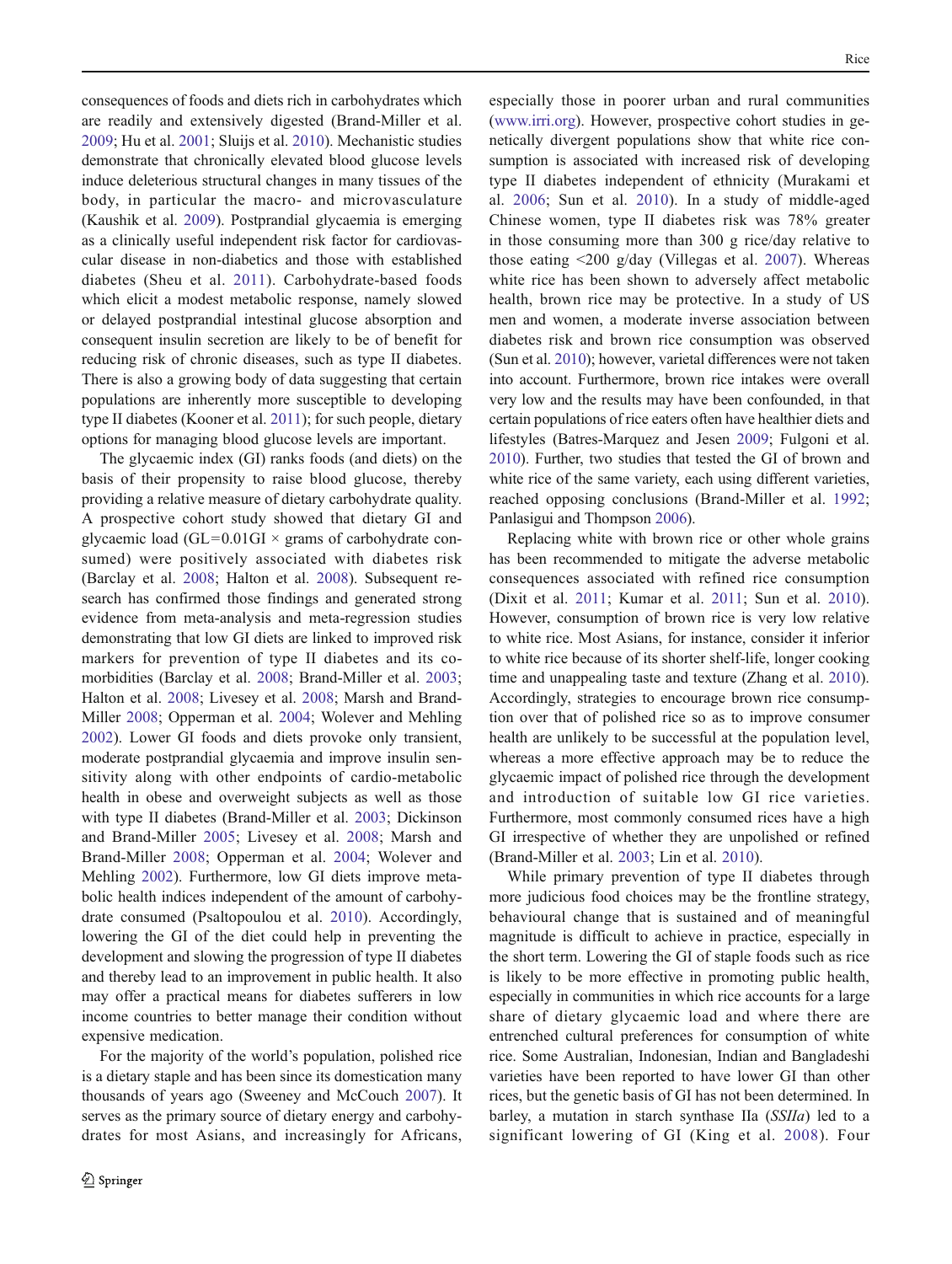haplotypes of SSIIa are known in rice, two of which are inactive (Cuevas et al. [2010b;](#page-7-0) Waters et al. [2006](#page-8-0)), and if the enzymes operate the same way in barley and rice, this could lead to greater understanding of differences in GI in rice. Understanding this could enable breeding programmes to target this trait, leading to new varieties with even lower GI values than are currently known for rice.

The purpose of the present study was to establish the major genetic determinants of GI in rice for informing future varietal development. The GIs of a diverse set of Asian rices, both improved and traditional varieties, were predicted using a newly developed, high throughput instrument designed to simulate carbohydrate assimilation in the human gut. The relationship between the predictive method and in vivo measurements of GI was confirmed on a subset of lines. A secondary objective of the study was to offer an insight as to whether rice improvement programmes have changed the glycaemic properties of rices commonly eaten in Asian countries.

## **Results**

# Method validation

In vivo values of GI were determined for both the International Rice Research Institute (IRRI) and Australian sets of rice at the International Diabetes Institute and the University of Sydney, respectively. The available carbohydrate for both sets was calculated by the direct method, and GI was predicted for both sets. Figure 1 shows that the in vivo values of GI associate well with the in vitro values (Fig. 1).

#### Association between GI and grain properties

Using a diverse set of rices from different countries and germplasm classes, the predicted GI values range from 48 to 92 (Fig. [2\)](#page-3-0), spanning low, intermediate and high GI categories, with an average reading of 64. Predicted GI also associates with amylose content (Fig. [3a](#page-3-0)) for the 235 varieties, with increasing amylose content leading to decreased values of GI. In Fig. [3a,](#page-3-0) clusters can be seen for high, intermediate, low and waxy rices. Table [1](#page-4-0) shows that for most alleles of the Wx gene, the average GI values are significantly different, with the *wx* allele showing the highest GI and the  $Wx^a$  allele showing the lowest values of GI. Figure [3b](#page-3-0) shows that one waxy, IRIS 6-59997, one low, IRIS 298-52752 and four high amylose, IRIS 266-4060, IRIS 249-1353606, IRIS 249-1353606 and IRIS 109–8916 (Table S1) varieties lie beyond the lower boundary of the interquartile range, and four high amylose varieties lie above the upper boundary. The activity of SSlla in each



Fig. 1 Correlation ( $r^2$ =0.85) between in vitro and in vivo measures of GI in 12 varieties of rice. Diamonds are in vivo values from the literature (Williams et al. [2005](#page-8-0)) with in vitro values tested in this study, and circles represent varieties for which in vitro and in vivo values are from the present study.

sample was determined by genotyping for the four haplotypes (Cuevas et al. [2010a](#page-7-0)). No significant difference was found between SSlla haplotype and GI, nor was there any interaction or modifying effect of SSlla haplotype on the association between amylose alleles and GI (data not shown).

High amylose rices, those carrying the  $Wx^a$  allele, differ in the texture of the cooked rice in that some are soft and some are firm. Using progeny from a mapping population derived from parents both with the  $Wx^a$  allele and segregating for cooked rice texture, the predicted GI was  $60 \pm 6$  for the soft textured progeny and  $59±4$  for the firm-textured progeny.

Figure [4](#page-4-0) shows that traditional varieties, selected by ancient farmers, are not of significantly different GI than improved varieties, with the average GI of improved varieties being 64.9 and of traditional, 64.0. However, traditional varieties do not show so many high GI samples as improved varieties, so the weighted average GI of these is 63, whereas it is 68 for the improved varieties.

# **Discussion**

The prevalence of lifestyle-related chronic diseases and conditions, such as obesity, cardiovascular disease, certain cancers and type II diabetes is continuing to grow at an alarming pace throughout the world, the Asian region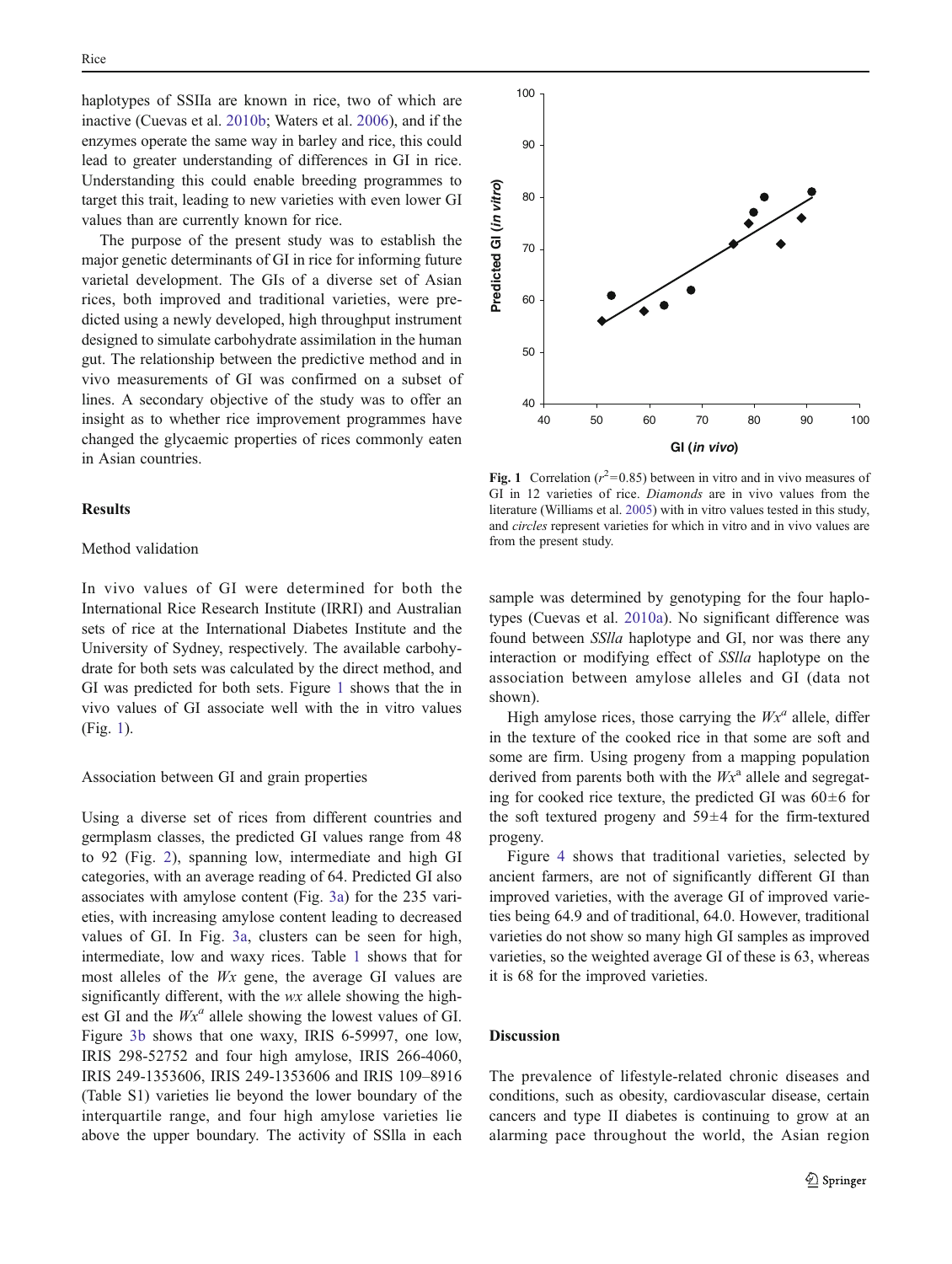<span id="page-3-0"></span>Fig. 2 Range in predicted GI values of 235 varieties of cooked, polished rice.



especially (Shaw et al. [2010](#page-8-0)). Diet is implicated in the onset and progression of these health problems and carbohydrate quality is a strong predictor of disease risk. Choosing to eat foods with predominately slowly digestible carbohydrates has been shown to be linked to favourable health outcomes including reduced risk of type II diabetes and related conditions (Barclay et al. [2008;](#page-7-0) Halton et al. [2008](#page-7-0); Livesey et al. [2008;](#page-8-0) Marsh and Brand-Miller [2008\)](#page-8-0).

Rice is a traditional staple food and primary dietary source of carbohydrates for most Asians and is increasingly

playing the same role in African diets. Improving the carbohydrate quality of this popular commodity offers potential as a dietary strategy for preventing and managing type II diabetes and its co-morbidities, thereby promoting population health and alleviating the public health burden of chronic diseases. In countries with very high incidences of type II diabetes, such as Sri Lanka, Bangladesh, Indonesia, Malaysia and India, there is a belief that specific varieties of rice can elicit lower glycaemic responses and these are sold and marketed to type II patients.





Fig. 3 a Correlation ( $r^2$ =0.73) between amylose content and predicted GI using 235 diverse samples and b box and whiskers plot of GI vs. amylose content showing that most samples associate with amylose

content, but for those with high amylose, a number of outliers extend in both directions beyond the interquartile range.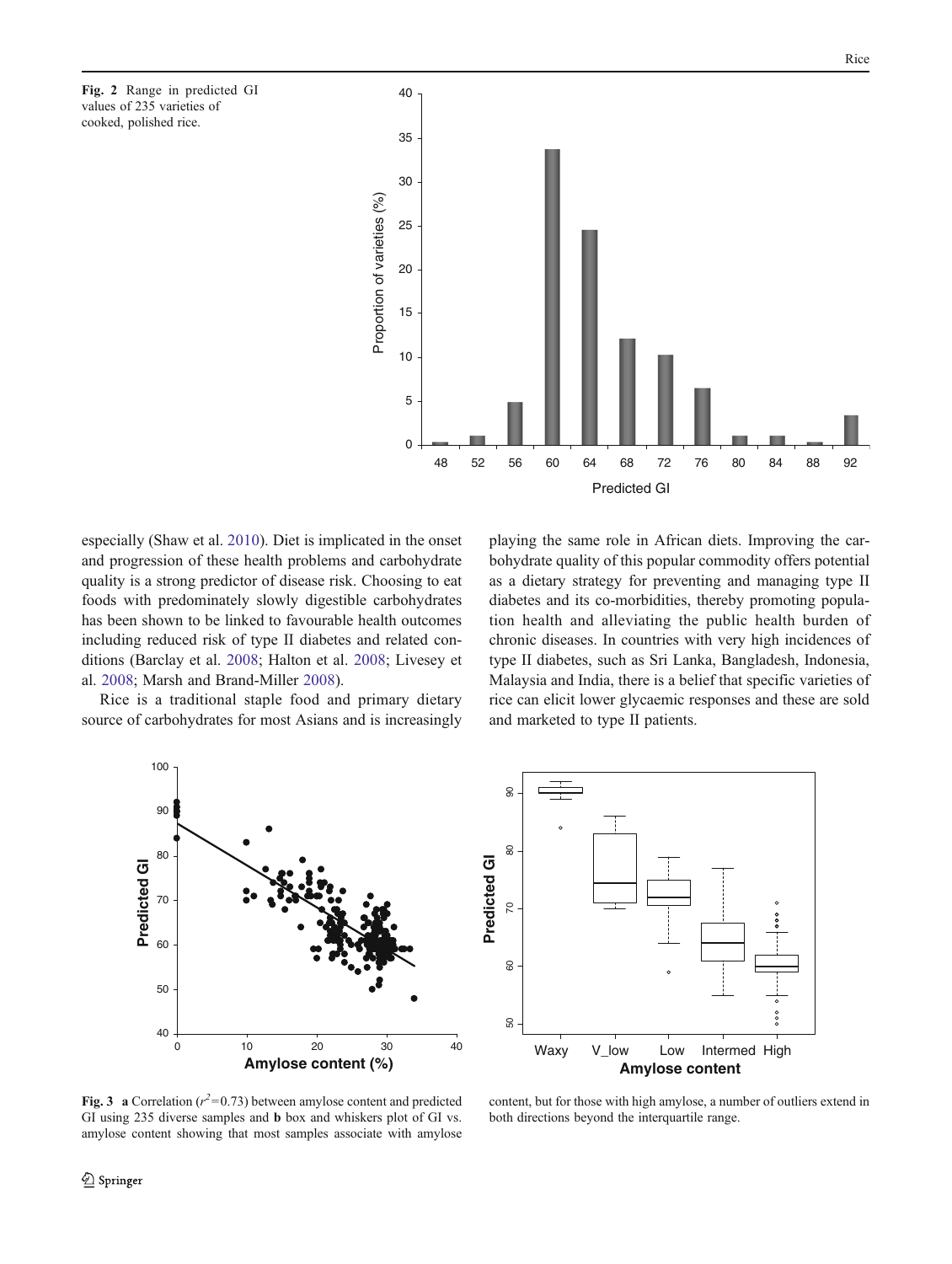<span id="page-4-0"></span>

| Table 1 Average GI is signifi-<br>cantly different between each                                             | Mutation            | Predicted GI                   |
|-------------------------------------------------------------------------------------------------------------|---------------------|--------------------------------|
| known allele of the <i>Waxy</i> gene<br>using the Welch's $T$ test and<br>pairwise comparisons $(p<0.05)$ . | wx<br>$Wx^{op}$     | $89.70^{\rm a}$<br>$76.50^{b}$ |
| Different letters indicate signficant<br>differences in GI values                                           | $Wx^b$<br>$Wx^{in}$ | $72.04^{b}$<br>$64.33^{\circ}$ |
| GI glycaemic index                                                                                          | $Wx^a$              | $60.53^d$                      |

GI provides a measure of the glycaemic potency of foods and is widely used as a guide for choosing healthier foods (Chiu et al. [2011](#page-7-0); Mitchell [2008\)](#page-8-0). Low GI diets are effective in the prevention and treatment of type II diabetes (Barclay et al. [2008](#page-7-0); Gnagnarella et al. [2008;](#page-7-0) Jenkins et al. [2002](#page-8-0)). However, rice improvement programmes have not been able to focus on the development of varieties with potential for reducing the incidence and severity of type II diabetes because variability for GI in rice is unknown, the genetics of GI are unknown and phenotyping tools for nutritional traits, such as GI, are not yet available.

Although a number of studies have attempted to draw associations between components of the grain and the GI of the rice (Babu et al. [2007;](#page-7-0) Brand-Miller et al. [1992](#page-7-0); Frei et al. [2003;](#page-7-0) Hettiarachchi et al. [2001](#page-8-0); Hu et al. [2004](#page-8-0); Matsuo et al. [1999](#page-8-0); Panlasigui et al. [1991\)](#page-8-0), establishing relationships between composition and genotypes of rices and GI has been hampered by the low throughput, poor precision and considerable expense of in vivo determination of GI (De

Fig. 4 Frequency histogram showing that the distribution in GI of improved varieties of rice (black bars) contains more high GI rices than the distribution of the traditional varieties (grey bars).

Vries [2007;](#page-7-0) Muller and Bird [submitted\)](#page-8-0). Consequently, previous studies have measured GI on only a small subset of rice varieties and so variability in the diversity of rice is not captured and definitive conclusions about possible relationships between GI and other grain traits cannot be drawn.

GI is a numerical measure of the extent to which carbohydrates in foods affect postprandial blood glucose levels. Conventional GI determination therefore involves testing in humans. For most applications, this is impractical for the reasons stated earlier. Indeed, stringent testing conditions are essential to achieve satisfactory levels of precision (De Vries [2007](#page-7-0); Muller and Bird [submitted](#page-8-0); Pi-Sunyer [2002;](#page-8-0) Venn and Green [2007](#page-8-0)). In the present study, we demonstrate that the use of an automated laboratory-based assay for predicting GI overcomes the methodological and ethical constraints of in vivo testing and provides a practical solution to screening large volumes of samples. The validity of the assay was established by testing a diverse set of rice varieties and comparing the results against those obtained using standardised in vivo procedures performed by two highly experienced testing agencies. Correlation analysis of the resultant data demonstrated a strong relationship between predicted and actual GI values confirming that the in vitro method has high predictive power, thereby justifying its use in the current study to explore, for the first time, the range in GI values across a large and diverse collection of improved and traditional rice varieties. The information we have generated on the relative glycaemic properties of

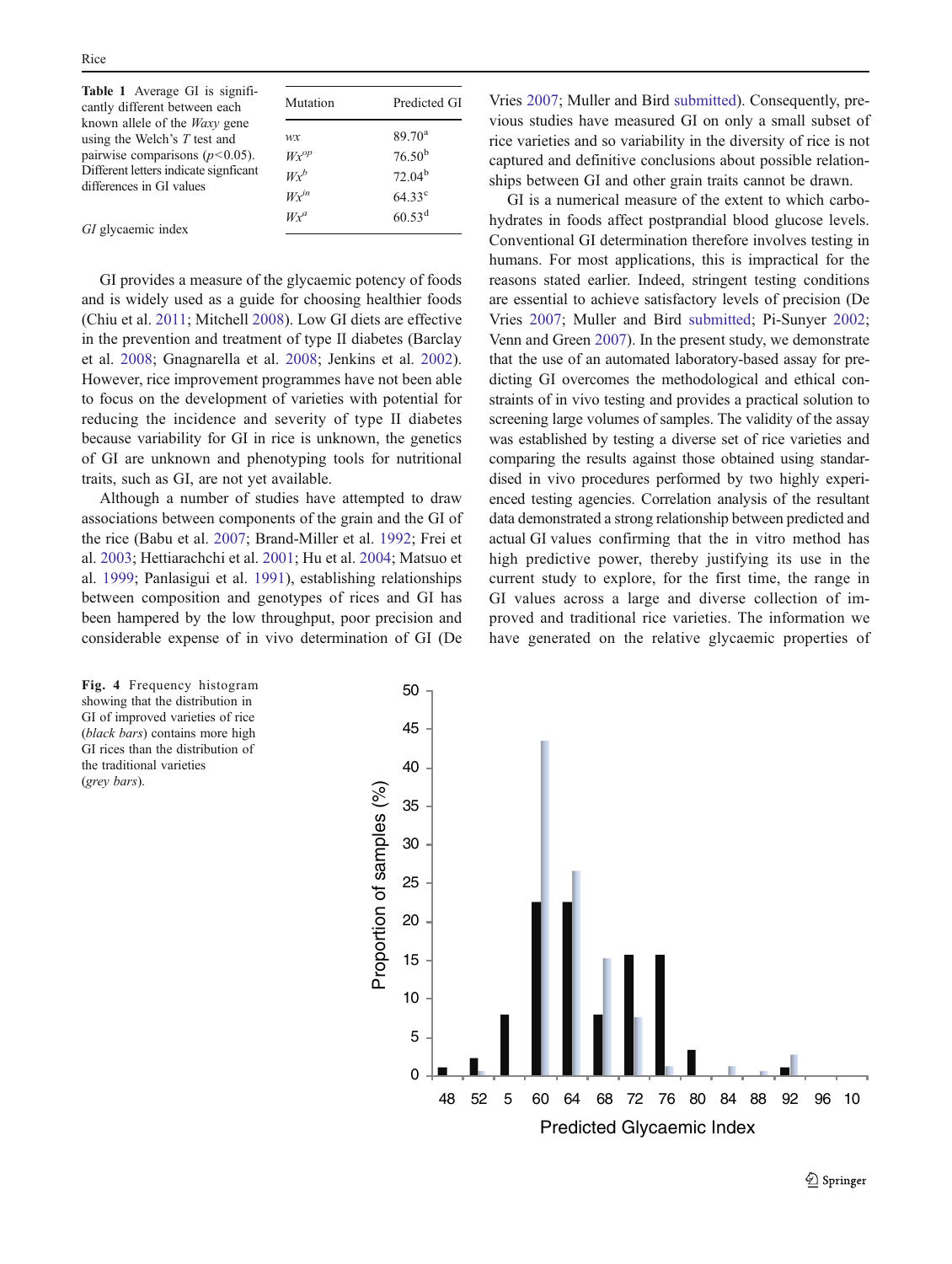different types of rice has a wide scope of applicability. In vivo GI values for a given food are essentially the same regardless of ethnicity or physiological status of the volunteers on which the data are based (Chiu et al. [2011](#page-7-0)). Furthermore, the relationship between GI and adverse health impacts is just as pertinent to Asians as it is to Caucasians and other racial and ethnic groups (Murakami et al. [2006](#page-8-0); Villegas et al. [2007\)](#page-8-0).

The varieties measured included both landraces (143) and improved (92) varieties developed by leading rice breeding programmes in many different countries. The collection included indica and tropical and temperate japonica rices. GI ranged from 48–98 in the set of rices, with no association between germplasm class. A similar range in the GI of rices, including low GI varieties as determined by acceptable in vivo methods, has been reported previously (Brand-Miller et al. [1992;](#page-7-0) Larsen et al. [1996](#page-8-0)). While there are in vitro GI data on different rice lines (Frei et al. [2003\)](#page-7-0), caution should be exercised in interpreting these findings because their physiological relevance has not been satisfactorily substantiated. Our data demonstrate that improved varieties have on average a slightly higher GI than traditional ones (Fig. [4](#page-4-0)), suggesting that breeding programmes have produced a slow, passive drift towards higher GI rices. Until recently, the nutritional potential of rice has not been a target of rice improvement programmes, and while various countries would like to develop low GI rices, the limitation lies in selecting for the trait.

Strong correlations between amylose content, the Waxy locus and GI were observed across all samples (Fig. [3a,](#page-3-0) Table [1\)](#page-4-0), indicating that amylose is the major grain constituent that affects GI. However, the size of the interquartile ranges and the presence of outliers in Fig. [3b](#page-3-0) suggest that (a) within each class of amylose content, and for each allele of the Waxy gene, variability can be found for GI and (b) there must be other loci that interact with the Waxy gene to produce variability within each class. The absence of starch synthase IIa (SSlla) activity lowers GI in barley (King et al. [2008\)](#page-8-0) but no association was found between varieties with active and inactive haplotypes of SSlla in this study. This suggests that SSlla plays different roles in starch synthesis in barley and rice.

In the high amylose classification of rice, the texture of freshly cooked rice can be either soft or firm (Cagampang et al. [1973](#page-7-0)). This difference is due to a single-nucleotide polymorphism in the Waxy gene that leads to different structures of amylose within the grain and different retrogradation rates (Tran et al. [2011\)](#page-8-0). Intuitively, it might be assumed that amylose structure would affect the GI and that the firm-textured varieties might have a lower GI. However, the difference in GI between progeny of a mapping population with soft and firm texture after cooking was not significantly different, suggesting that the amount of amylose is

more important than the structure of the amylose in determining GI.

Intermediate amylose rices are preferred in many countries in which over 5% of the population have type II diabetes. There is also a strong positive association between amylose content and texture of the rice (Bhattacharya [2009;](#page-7-0) Juliano [1979](#page-8-0)). The high amylose class contains both softand firm-textured rice, and given that there is no effect of the single-nucleotide polymorphism (SNP) on exon 10 of the  $Wx$  gene on GI within the high amylose class, it should be possible for breeding programmes concerned with the GI of rice to develop soft-textured high amylose rices to replace the intermediate amylose rices, especially for countries and regions with high incidences of type II diabetes, such as the Philippines, South Asia and the Middle East.

While this study has identified a major determinant of GI in rice, the data do not preclude the possibility that other genes have a modifying effect on GI. Additional studies in genetic populations will be required to identify such genes and quantify their contribution to determining GI.

The identification of low GI rice varieties offers the possibility of conducting well-designed, randomised controlled trials and epidemiological studies (long-term prospective investigations that take into account the various confounding factors operating across different populations, regional locations, culinary customs and ethnic groups) to examine the relationship between sustained consumption of low GI rice, metabolic control and health outcomes. Such information will be useful for informing the development of long-term public health strategies and clinical management plans for people with metabolic diseases.

### Materials and methods

#### Method validation

In order to predict the GI of a large and diverse set of rice varieties with an in vitro method, it is necessary to determine the association between the in vivo method of measuring GI and the in vitro method. A set of six varieties of rice, Oryza sativa L., that have been widely researched in previous studies were selected to validate the method. These were IR65, IR24, IR64, IR8, BD192 (from Bangladesh) and Samba Mahsuri (from India). All varieties, other than BD192, were grown in the dry season of 2008 at the International Rice Research Institute in the Philippines. Grain was harvested at maturity, stored for 6 weeks to equilibrate for moisture content, then 150 g was dehulled (THU35A Test Husker, Satake) and polished (Grainman 60- 230-60-2AT, Grain Machinery Mfg. Corp.). BD192 was obtained from the Genetic Resources Centre of the Bangladesh Rice Research Institute (BRRI) and grown in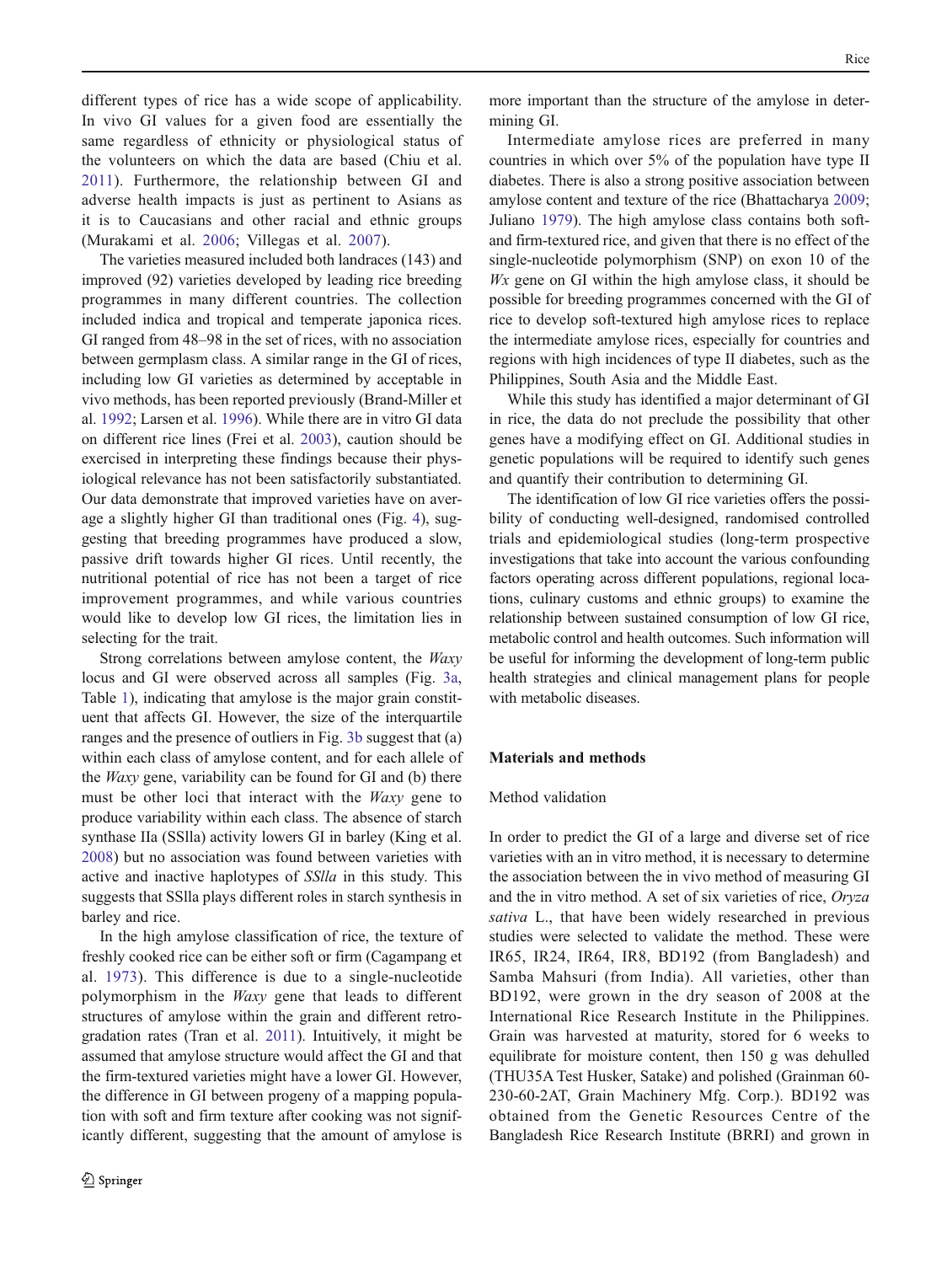both the Aman and Boro seasons at BRRI. Grain was harvested at maturity, dehulled (THU35A Test Husker, Satake) and polished using a home-made polisher.

Polished grain from each variety was cooked in excess water. Once the water reached a light boil, the rice was added, and after 17 min, the rice was drained and allowed to cool for 5 min. Total starch of the cooked rice was determined as described using the Megazyme total starch kit (Megazyme, Wicklow, Ireland) (AACC Standard 76 13.01).

## In vivo testing for GI

GI of the six rices was tested according to the Australian Standard AS 4694-2007: Glycaemic Index of Foods. The tests were performed by the International Diabetes Institute testing facility, Caulfield, Victoria, Australia. Blood glucose was determined in 10 to 12 volunteers who had fasted for 10 h prior to the test. The volunteers then consumed the test (glucose drink) or reference food (rice) over 12 min, and then, changes in circulating levels of blood glucose were measured over the following 2 h. The test rices contained 50 g of glycaemic (available) carbohydrate, based on total starch of the cooked rice, and the reference food (glucose drink) had been tested in each volunteer on three previous occasions. The incremental area under the blood glucose curve (IAUC) was calculated and indexed to that of the mean IAUC for the reference food and then GI of each of the six rices was calculated according to the trapezoid rule. The area beneath the fasting concentration is ignored in the calculation of GI. Glucose is used as the reference food and by definition has a GI of 100.

A second set of values of in vivo GI was previously obtained for another six Australian varieties of rice (Williams et al. [2005\)](#page-8-0). These were Amaroo, Doongara, Opus, Langi, Kyeema and Basmati. Samples of each were supplied by Sunrice Cooperative Ltd to the University of Sydney and to IRRI as polished rice. Each sample was analysed for proximate analysis and amylose content to determine available carbohydrate, and GI values were obtained by the University of Sydney (Williams et al. [2005](#page-8-0)).

### In vitro testing for GI

Both sets of samples that were tested for in vivo GI at the International Diabetes Institute and the University of Sydney were sent to Commonwealth Scientific and Industrial Research Organisation (CSIRO) Food Nutrition for determining predicted GI. Samples of the test rices IR65, IR24, IR64, IR8, BD192 and Samba Mahsuri were cooked using a scaled-down version of the rapid boil procedure that was used in the in vivo GI studies described previously.

Quantities of raw test rices equating to 5 g of glycaemic (available) carbohydrate were added to an excess of boiling water (approximately 60 mL) and cooked for 16 min. The rices were then drained using a domestic sieve and allowed to cool for 5 min at room temperature before intact rice grains were assayed immediately for their predicted GI using an in vitro system which models the buccal, gastric and pancreatic phases of food digestion as it occurs in the human upper gastrointestinal tract (Bird, Usher, Klingner, Topping and Morrell, unpublished data). Briefly, cooked rices were added to a conical flask and mixed with artificial saliva (250 U/mL of  $\alpha$ -amylase) at pH 7.0. After approximately 20 s, acidified (0.02 M HCl) pepsin (1 mg/mL) was added and the flask incubated at 37°C for 30 min in a shaking water bath. The digest was adjusted to pH 6.0 (0.2 M acetate buffer pH 6.0) followed by the addition of pancreatin (2 mg/mL) and amyloglucosidase (28 U/mL) and the digest incubated for a further 5 h. Aliquots of supernatant were sampled at preset intervals and the glucose concentration determined using an automated electrochemical technique (YSI 2700 Select Bioanalyser) (Yellow Springs, OH). The predicted GIs of the rices were calculated as a percentage of available CHO converted to glucose over the duration of the incubation.

Range in predicted GI using diverse varieties of rice

A set of 111 varieties was randomly selected from the Genetic Resources Centre of (BRRI). Of these, 72 were traditional varieties and 39 were improved. A second set was selected at IRRI to represent the popular and traditional varieties of many other Asian countries. All samples (235) were shipped to CSIRO as polished grain for the prediction of GI by the in vitro method described above.

#### Association between grain properties and GI

A set of 40 samples from a population  $(F_7)$  of recombinant inbred lines derived from a cross between two high amylose varieties, IR5 and IR8, were selected to determine whether predicted GI associates with the texture of the grain after cooking. Twenty soft-textured and 20 firm-textured progeny were selected for GI testing. Cooked rice texture of the 40 samples was measured by the gel consistency test and confirmed by texture profiling using a TaXt-plus as described previously (Tran et al. [2011](#page-8-0)). Amylose content was measured on the 235 varieties of rice, including those used to validate the method, by the standard method (AACC-6647), except that an additional standard was included in the standard curve, IR65, which is a waxy variety and contains no amylose.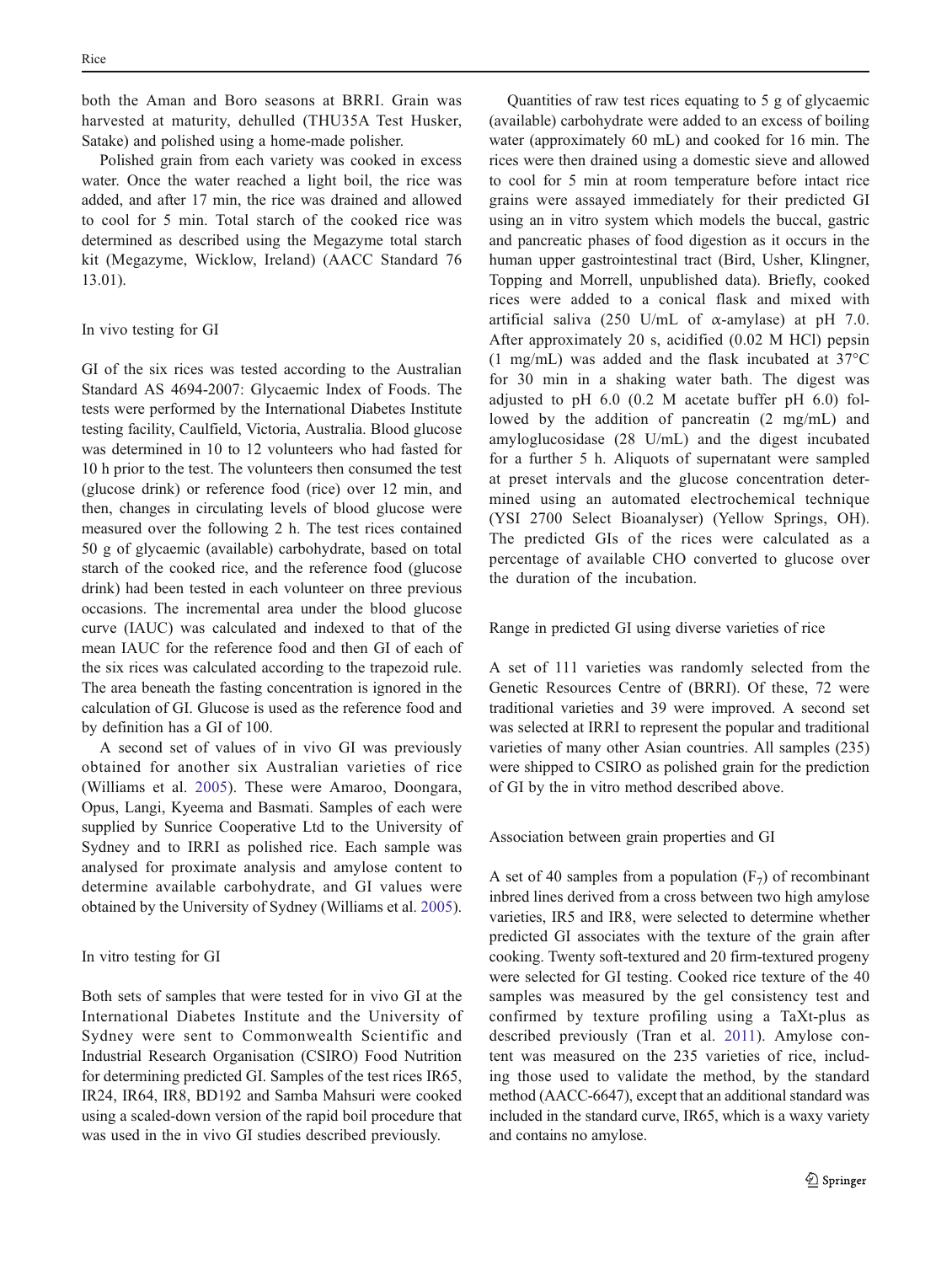<span id="page-7-0"></span>Three SNPs at the Waxy locus, on the splice site of exon 1, exons 4 and 6, define the haplotypes that associate with amylose class. DNA was extracted from each sample (Fitzgerald et al. 2008). The SNP status (G/T) at exon 1 was determined by amplifying a region containing the SNP using primer pair RM190, and then, a restriction enzyme, Acc1 (New England BioLabs), which splices when a G is present at the site (Ayres et al. 1997). The presence of T at the site signifies low amylose. Intermediate and high amylose varieties were genotyped for SNP status at exon 6 (A/C) using allele-specific primers (5′-CCC ATA CTT CAA AGG AAC ATA-3′, 5′ - GGT TGG AAG CAT CAC GAG TT – 3′ and  $5'$  - TCT TCA GGT AGC TCG CCA GT  $-3'$ ), where a product size of 292 bp indicates C (intermediate amylose) and products of 200 and 292 bp identify an A (high amylose). Very low amylose varieties were determined by genotyping the SNP on exon 4 (A/G) using the primer set (5′- TGC TAC AAG CGT GGA GTG GA-3′ and 5′-ACC AGT ACA AGG ACG CTT GG-3′) and sequencing of the product.

The polymerase chain reaction (PCR) was performed using a G-Storm Thermal Cycler (model GS1, Gene Technologies Ltd, Essex, UK). The PCR reaction mixture contained 10 ng DNA extract, 0.16 mM deoxynucleoside triphosphates, 2 mM magnesium chloride, 0.4 mM each of forward and reverse primers, 1.2 mM allele-specific primers and 0.04 units of Intron Taq DNA polymerase (Shiga, Japan). The amplification of the targeted region was conducted under the following conditions: 5 min at 94°C; 35 cycles of 40 s at 94°C; 40s at 55°C; and a final extension step of 72°C for 10 min. The amplified products were resolved in 2% native agarose gel, stained with SybrSafe nucleic acid stain (Invitrogen, Carlsbad, CA, USA) and visualised with a UV transilluminator (Alpha Imager).

#### Statistics

Box and whisker plots were generated to identify outliers in the association between  $Waxy$  allele and GI using  $R$  v. 2.13.1. Outliers extending beyond the interquartile ranges were not removed before further analysis because there were so few of them. The correlation between predicted GI and each Waxy allele was carried out by pairwise comparisons using the Welch's  $T$  test in  $R$ . Differences were significant when  $p<0.05$ .

## References

- Babu, Uma S., and Paddy L. Wiesenfeld. 2007. Rice, global food source and rice controversy related to obesity and glycemic index. In interactions of rice components and obesity-lipid biomarkers and immune function, 11–18. Kerala: Transworld Research Network.
- Barclay AW, Petocz P, McMillan-Price J, Flood VM, Prvan T, Mitchell P, Brand-Miller JC. Glycemic index, glycemic load, and chronic disease risk—a meta-analysis of observational studies. Am J Clin Nutr. 2008;87:627–37.
- Batres-Marquez SP, Jesen HH. Rice consumption in the United States: recent evidence from food consumption surveys. J of Am Diet Assoc. 2009;109:1719–27.
- Bhattacharya KR. Physicochemical basis of eating quality of rice. Cereal Foods World. 2009;54:18–28.
- Brand-Miller JC, Pang E, Bramall L. Rice: a high or low glycemic index food? Am J Clin Nutr. 1992;56:1034–6.
- Brand-Miller J, Hayne S, Petocz P, Colagiuri S. Low-glycemic index diets in the management of diabetes: a meta-analysis of randomized controlled trials. Diabetes Care. 2003;26:2261–7.
- Brand-Miller J, McMillan-Price J, Steinbeck K, Caterson I. Dietray glycemic index: health implications. J Am Coll Nutr. 2009;28:4465–95.
- Cagampang GB, Perez CM, Juliano BO. A gel consistency test for eating quality in rice. J Sci Food Agric. 1973;24:1589–94.
- Chan JCN, Malik V, Jia WP, Kadowaki T, Yajnik CS, Yoon KH, Hu FB. Diabetes in Asia epidemiology, risk factors, and pathophysiology. J Am Med Assoc. 2009;301:2129–40.
- Chiu CJ, Liu S, Willett WC, Wolever TM, Brand-Miller JC, Barclay AW, Taylor A. Informing food choices and helath outcomes by use of the dietary glycemic index. Nutr Rev. 2011;69:231–42.
- Cuevas RM, Daygon VD, Corpuz HM, Waters DLE, Reinke RF, Fitzgerald MA. Melting the secrets of gelatinisation temperature. Funct Plant Biol. 2010a;37:439–47.
- Cuevas RP, Daygon VD, Corpuz HM, Reinke RF, Waters DLE, Fitzgerald MA. Melting the secrets of gelatinisation temperature in rice. Funct Plant Biol. 2010b;37:439–47.
- Danaei G, Finucane MM, Yuan Lu, Singh GM, Cowan MJ, Paciorek CJ, Lin JK, Farzadfar F, Khang Young-Ho, Stevens GA, Rao M, Ali MK, Riley LM, Robinson CA, Ezzati M. National, regional, and global trends in fasting plasma glucose and diabetes prevalence since 1980: systematic analysis of health examination surveys and epidemiological studies with 370 country-years and 2.7 million participants. Lancet. 2011;378:31–40.
- De Vries JW. Glycemic index: the analytical perspective. Cereal Foods World. 2007;52:45–9.
- Dickinson S, Brand-Miller J. Glycemic index, postprandial glycemia and cardiovascular disease. Curr Opini in Lipidol. 2005;16:69–75.
- Dixit AA, Azar KM, Gardner CD, Palaniappan LP. Incorporation of whole, ancient grains into a modern Asian Indian diet to reduce the burden of chronic disease. Nutr Rev. 2011;69:479–88.
- Fitzgerald MA, Sackville-Hamilton NR, Calingacion MN, Verhoeven HA, Butardo Jr V. Is there a second gene for fragrance in rice? Plant Biotechnol J. 2008;6:416–23.
- Frei M, Siddhuraju P, Becker K. Studies on the in vitro starch digestibility and the glycemic index of six different indigenous rice cultivars from the Philippines. Food Chem. 2003;83:395–402.
- Fulgoni VL, Fulgoni SA, Upton JL, Moon M. Diet quality and markers for human health in rice eaters versus non-rice eaters: an analysis of the US National Health and Nutrition Examination Survey, 1999–2004. Nutrion Today. 2010;45:262–72.
- Gnagnarella P, Gandini S, La Vecchia C, Maisonneuve P. Glycemic index, glycemic load, and cancer risk: a meta-analysis. Am J Clin Nutr. 2008;87:1793–801.
- Halton TL, Liu S, Manson JoAnn E, Frank BHu. Low-carbohydrate-diet score and risk of type 2 diabetes in women. Am J Clin Nutr. 2008;87:339–46.